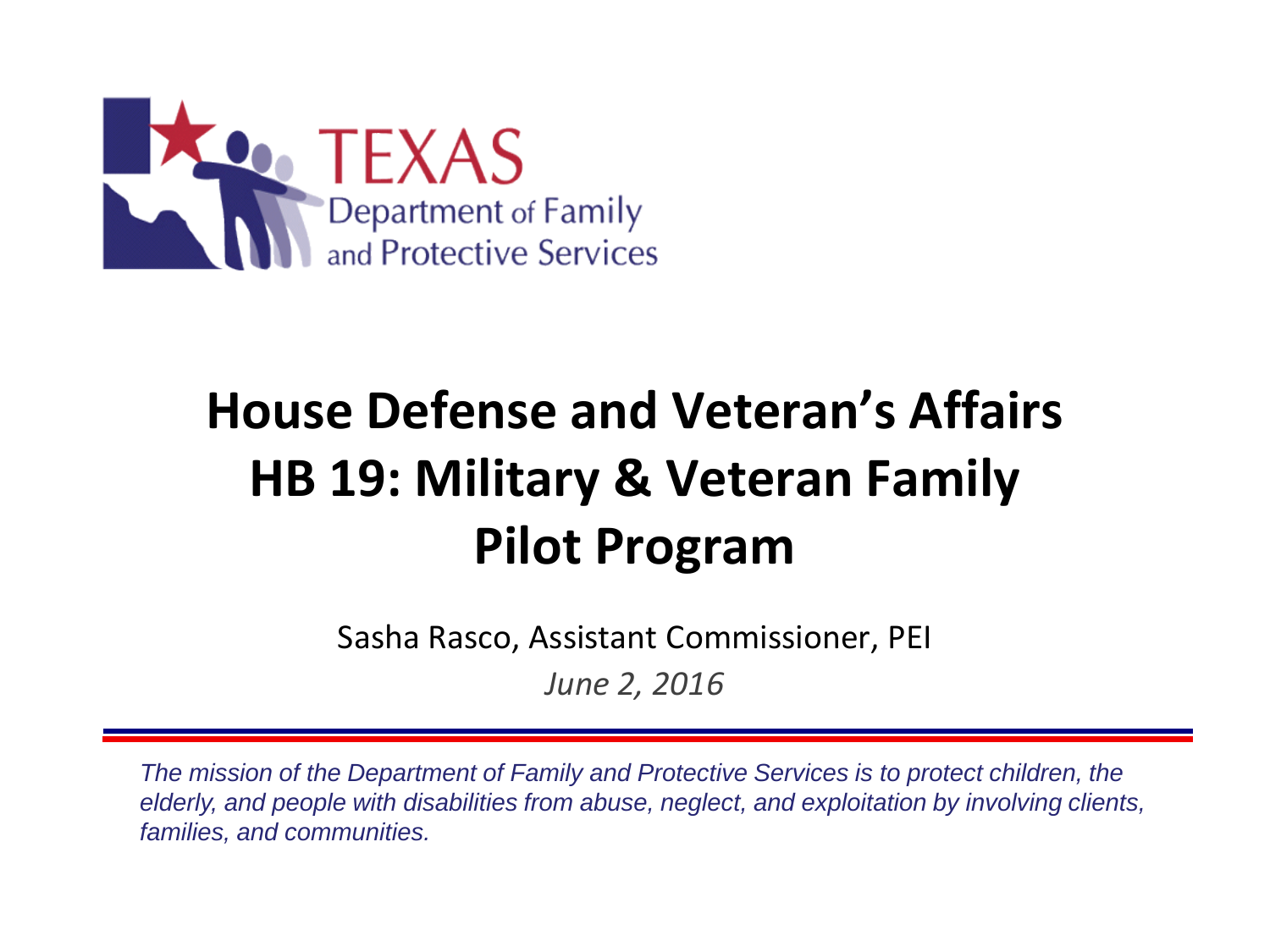

- Prevention and Early Intervention Division
- House Bill 19
- Military & Veteran Families Program Vision
- **Texas Military Communities**
- Program Approach
- Request for Proposal (RFP) Requirements
- Current Status of Pilot Project
- Questions



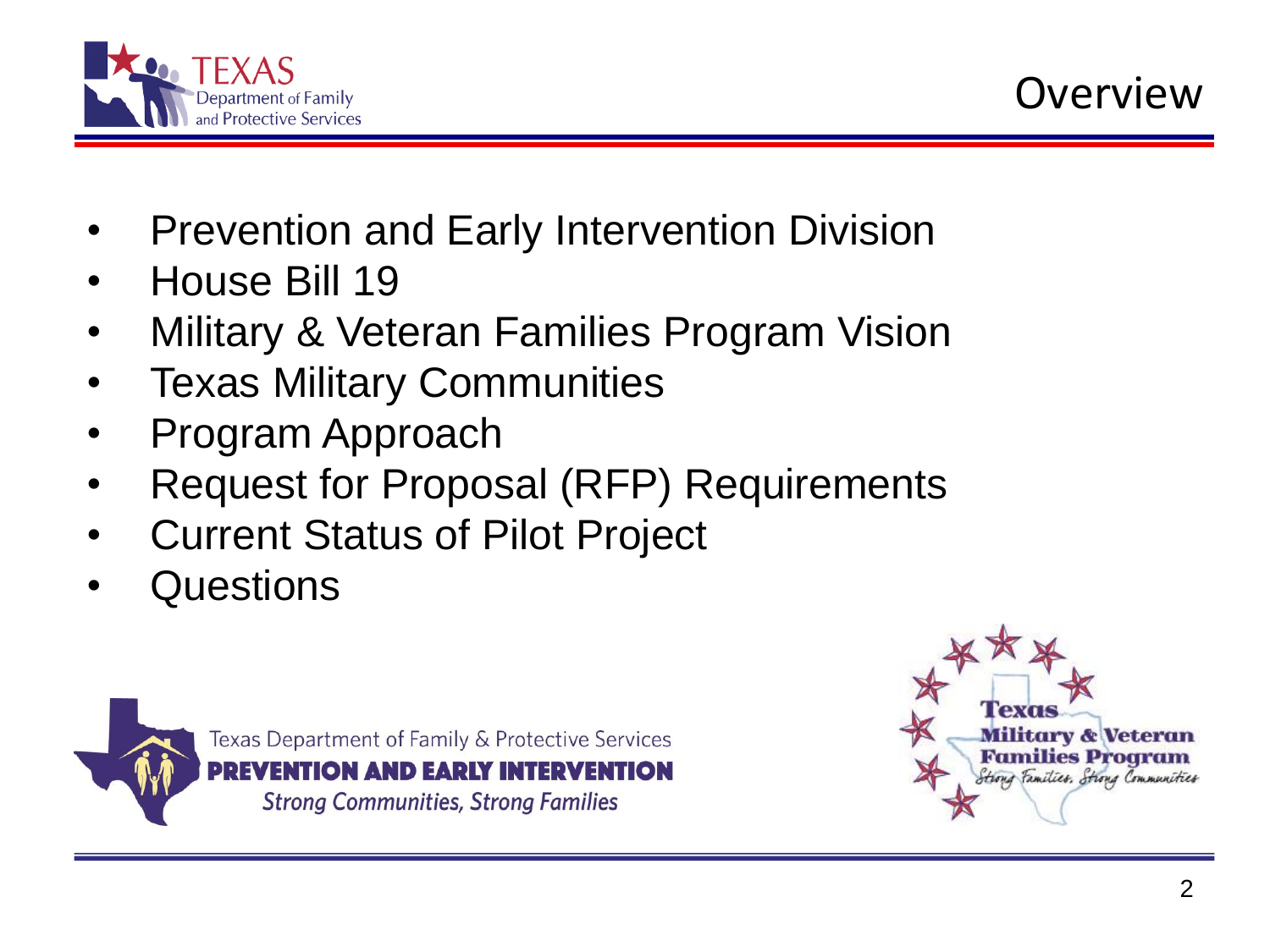

- HB 19 from the 84<sup>th</sup> Legislature outlines the requirements of the pilot. Department of Family and Protective Services (DFPS) is required to develop and implement a preventive services "pilot program" targeted to serve military families and veterans who have committed or experienced or who are at a high risk of family violence or child abuse and neglect.
- This legislation requires DFPS to develop a comprehensive plan that:
	- Targets military communities in Texas with children ages 0-17,
	- Coordinate with community-based organizations to provide prevention services,
	- Collaboration with services for child welfare, early childhood education and other family service programs,
	- Evidence-based or promising practices.
	- Performance measures that gauge program effectiveness.
	- Public private collaboration that enhances state resources.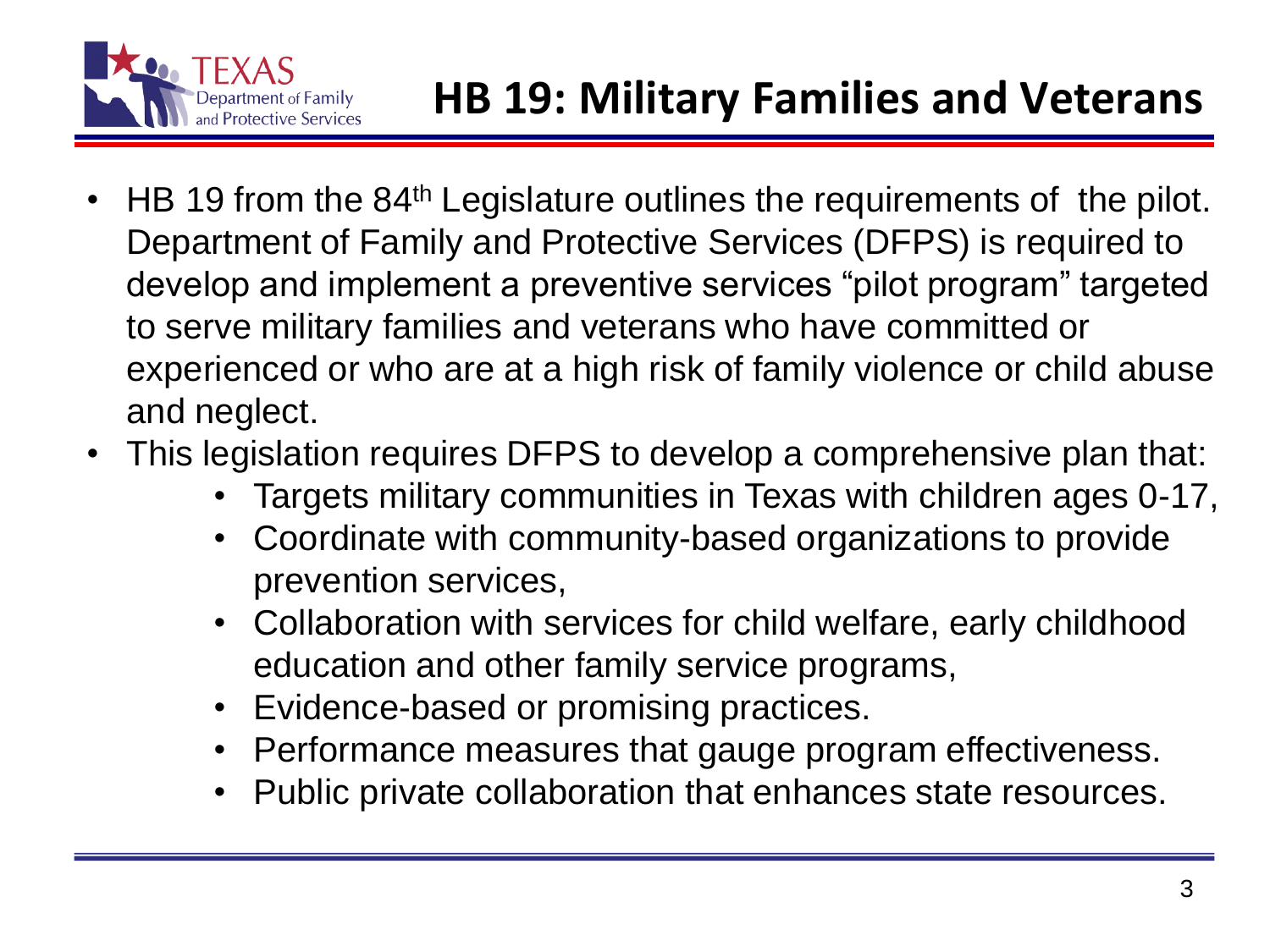

Support military families by empowering local military communities to build effective prevention services and partnerships, and offer the flexibility to choose the evidence-based programs that meet the needs of the local community.

DFPS wants to help fund what you would build in your community to support military families and ultimately prevent abuse and neglect and improve the well-being of children and families.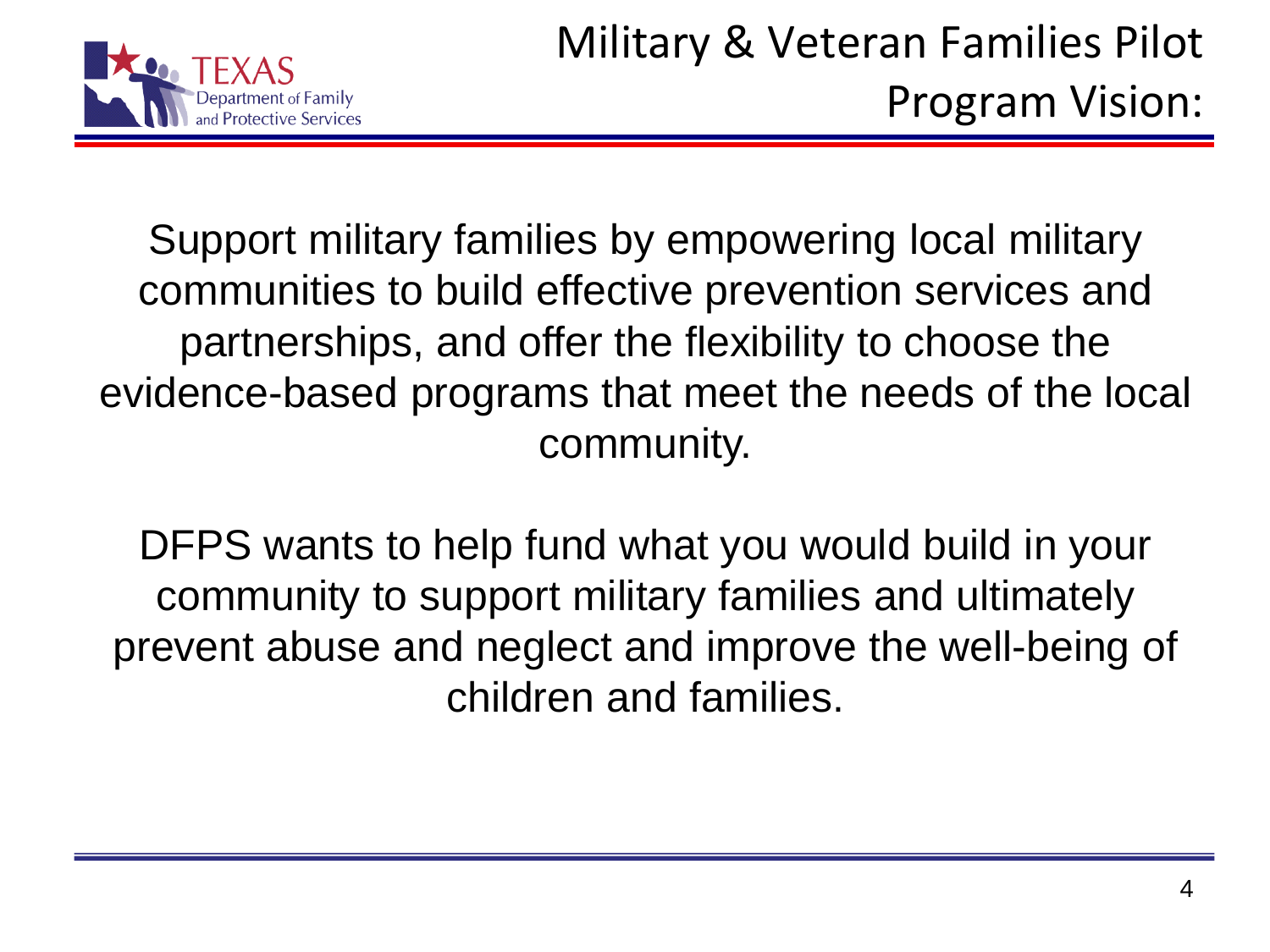

## **DFPS is interested in:**

- Service providers who have an established history of providing services in the target area
- A balance between primary, secondary, and tertiary prevention strategies;
- Community level collaborations (use existing groups where possible);
- Data-driven strategic planning;
- Outcome-based evaluation;
- Leveraging private funding; and
- Sustainability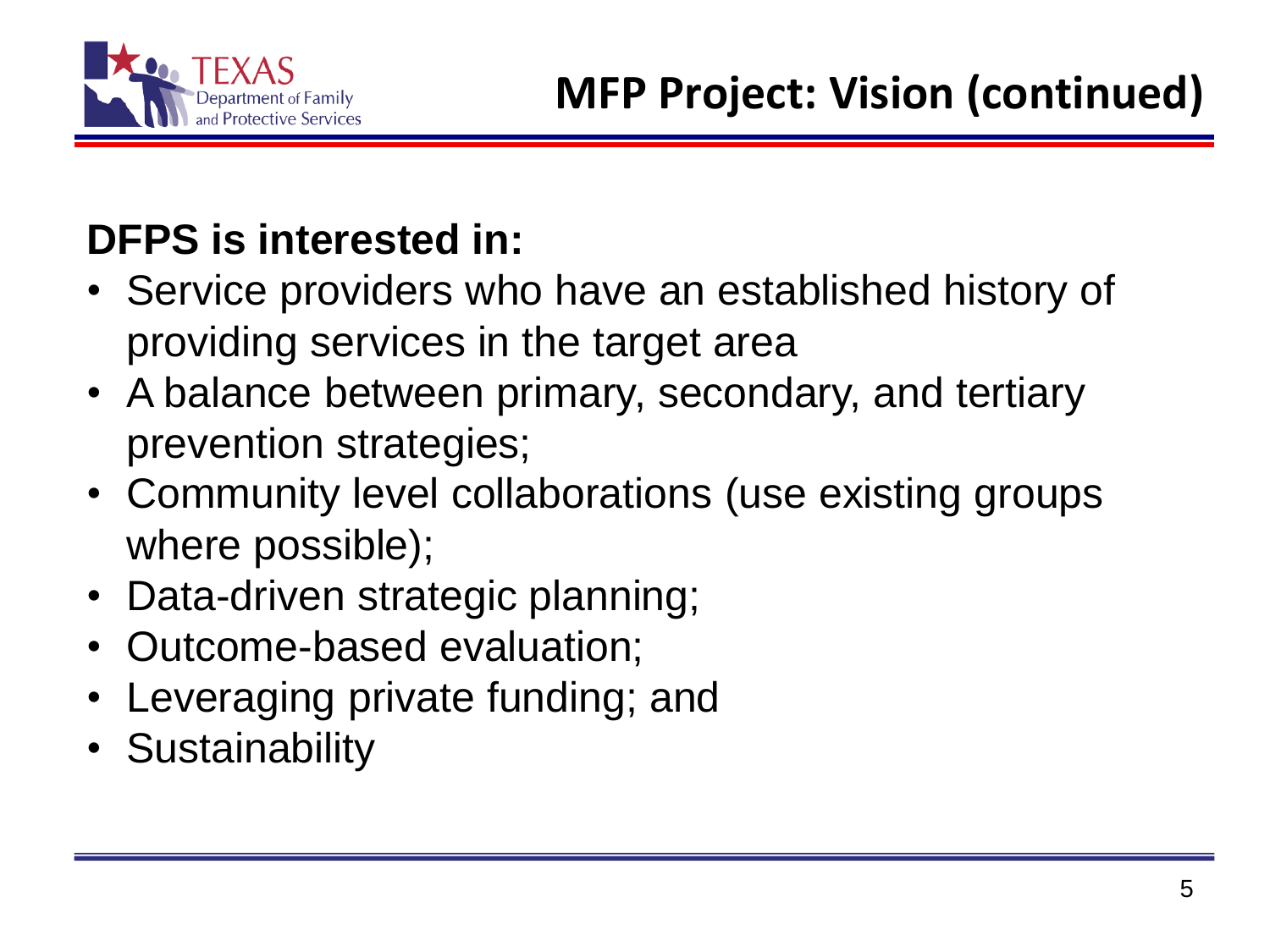

#### **An example of the variety of ideas to consider:**

- Providing wrap-around case management services for military families and connecting them to community resources
- Providing a vehicle for military families to strengthen social connections such as support groups or play groups
- Evidence-based home visiting and parent education appropriate for the population
- Innovative approaches to helping military parents and caregivers understand how transitions, separation and anxiety can affect their child's behavior
- Activities to encourage appreciation of family's service
- Using "ACES" to inform service delivery
- Partnering with organizations to change community norms around healthy parenting and seeking community support.
- Building a variety of programs to a well informed assessment and serviceplanning system of family support.
- Participating in a multi-layered public-health model to support safe, stable, and nurturing relationships, such as Triple P.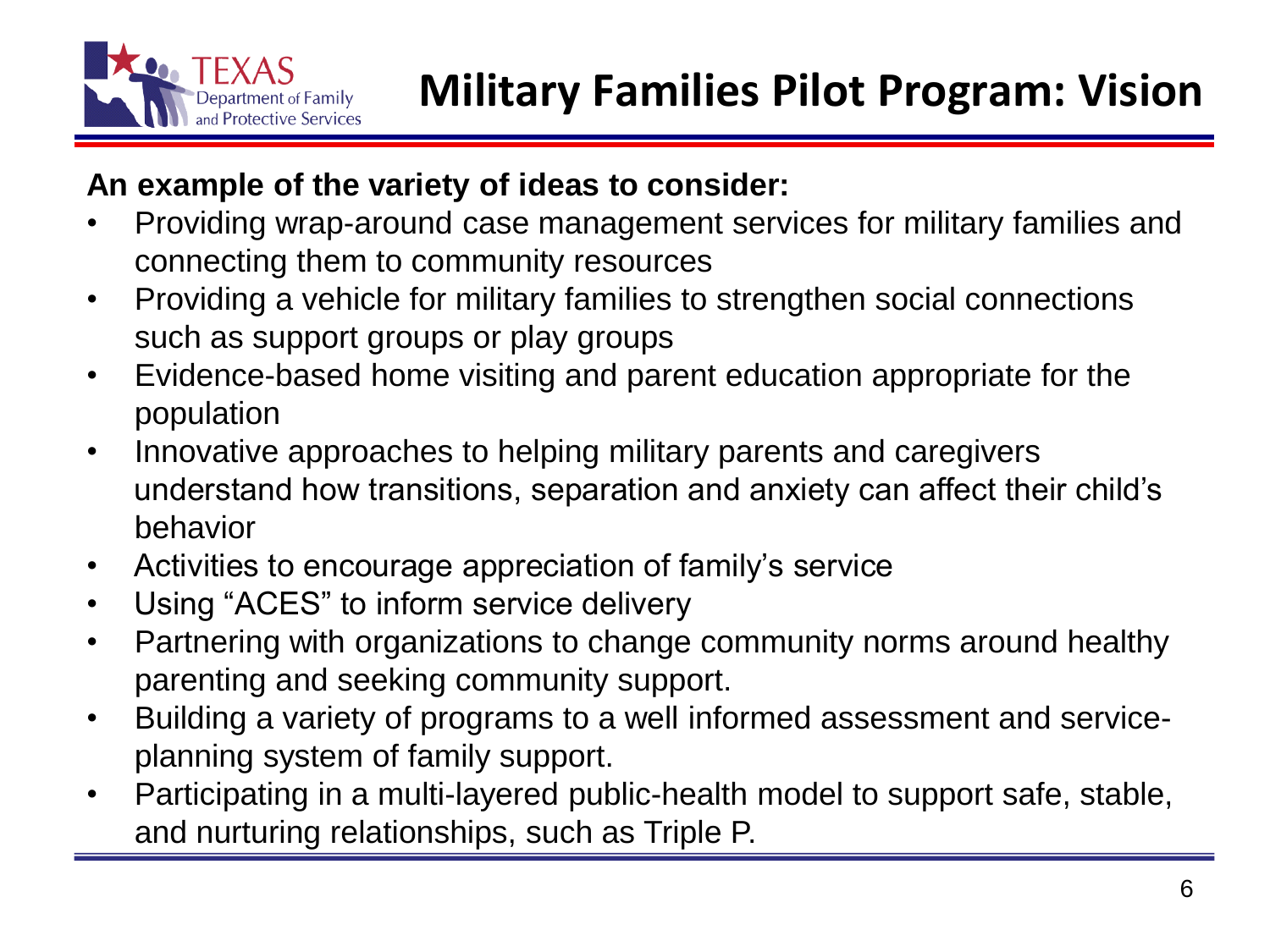

Texas has 15 active military installations located throughout the state. It has the second highest active duty military population (2012 Demographics) and has the second highest number of Veterans of any state in the United States (Strategic Plan, 2013).

| <b>Texas Military Population</b> |                      |                       |                   |         |
|----------------------------------|----------------------|-----------------------|-------------------|---------|
| <b>Military Installation</b>     | Location             | <b>Total Sponsors</b> | <b>Dependents</b> | Total   |
| <b>Corpus Christi NAS</b>        | Corpus Christi       | 1,256                 | 1,528             | 2,784   |
| <b>Dyess AFB</b>                 | Abilene              | 4,584                 | 6,284             | 10,868  |
| <b>Fort Bliss</b>                | El Paso              | 28,465                | 46,437            | 74,902  |
| <b>Fort Hood</b>                 | Killeen              | 46,114                | 74,831            | 120,945 |
| <b>Fort Sam Houston</b>          | San Antonio          | 12,117                | 17,953            | 30,070  |
| <b>Goodfellow AFB</b>            | San Angelo           | 3,542                 | 3,201             | 6,743   |
| <b>Kingsville NAS</b>            | Corpus Christi       | 388                   | 509               | 897     |
| <b>Lackland AFB</b>              | San Antonio          | 20,222                | 19,007            | 39,229  |
| <b>Laughlin AFB</b>              | Del Rio              | 1,488                 | 1,277             | 2,765   |
| <b>NAS JRB Fort Worth</b>        | Fort Worth           | 707                   | 1,270             | 1,977   |
| <b>Randolph AFB</b>              | San Antonio          | 2,573                 | 4,921             | 7,494   |
| <b>Sheppard AFB</b>              | <b>Wichita Falls</b> | 5,268                 | 4,512             | 9,780   |
| <b>Other</b>                     |                      | 3,366                 | 7,436             | 10,802  |
|                                  | Total                | 130,090               | 189,166           | 319,256 |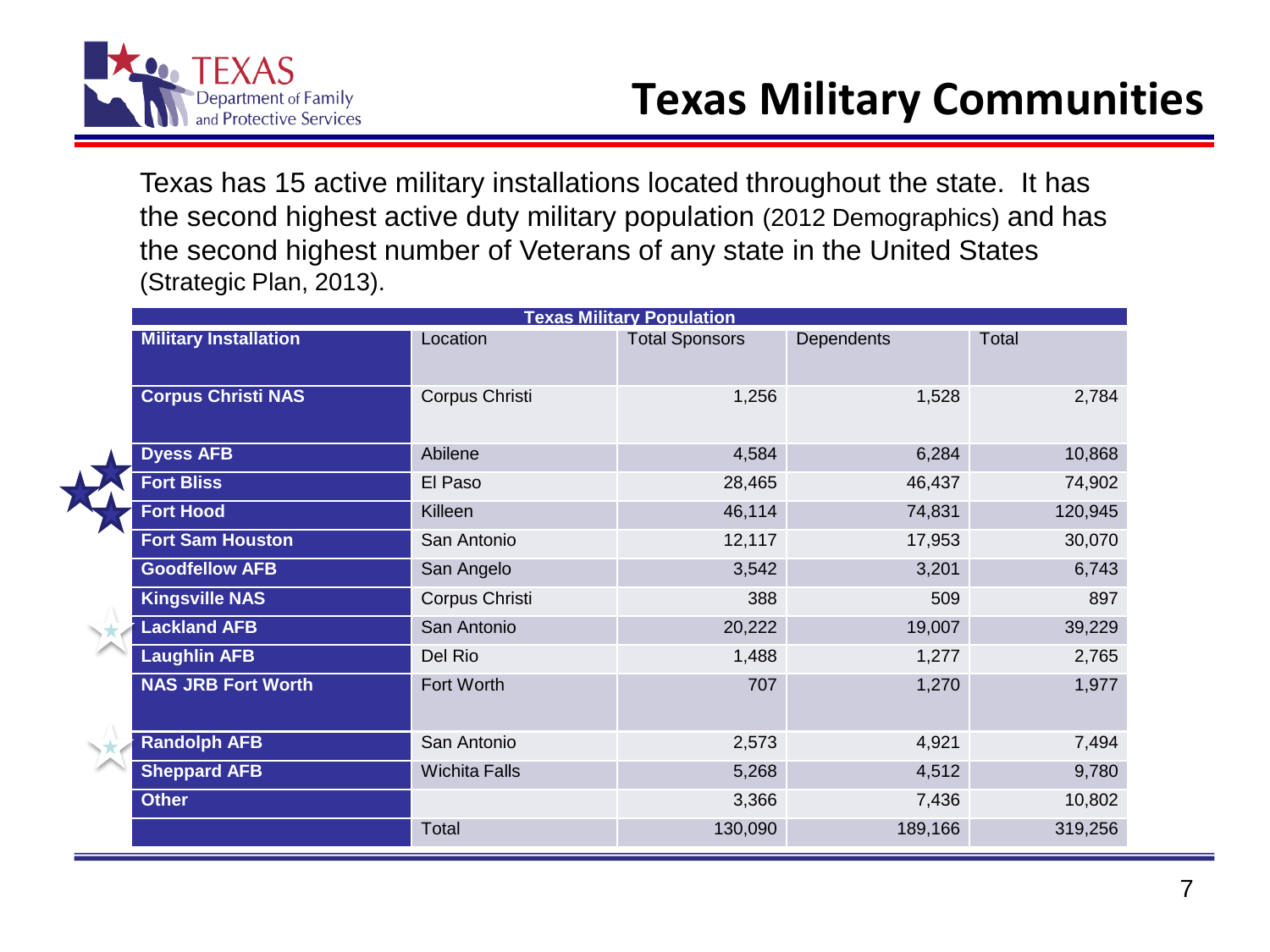

#### **Texas Military Installations**

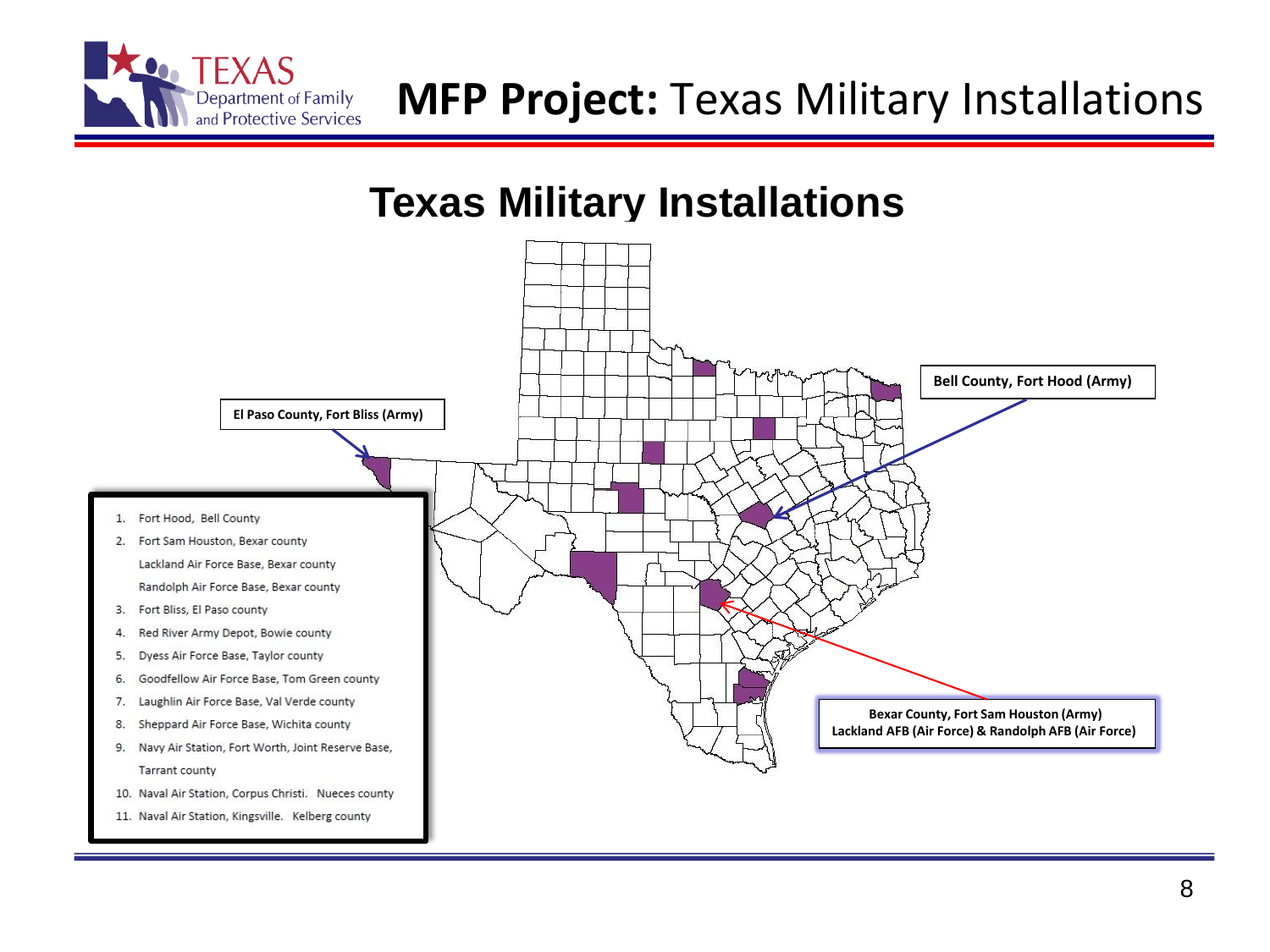

#### **Confirmed Victims of Child Abuse / Neglect by Type for Pilot Counties (2014\*)**



\*\*Confirmed victims are counted (duplicated) for each unique type of abuse / neglect Source: CAPS Investigation Data Warehouse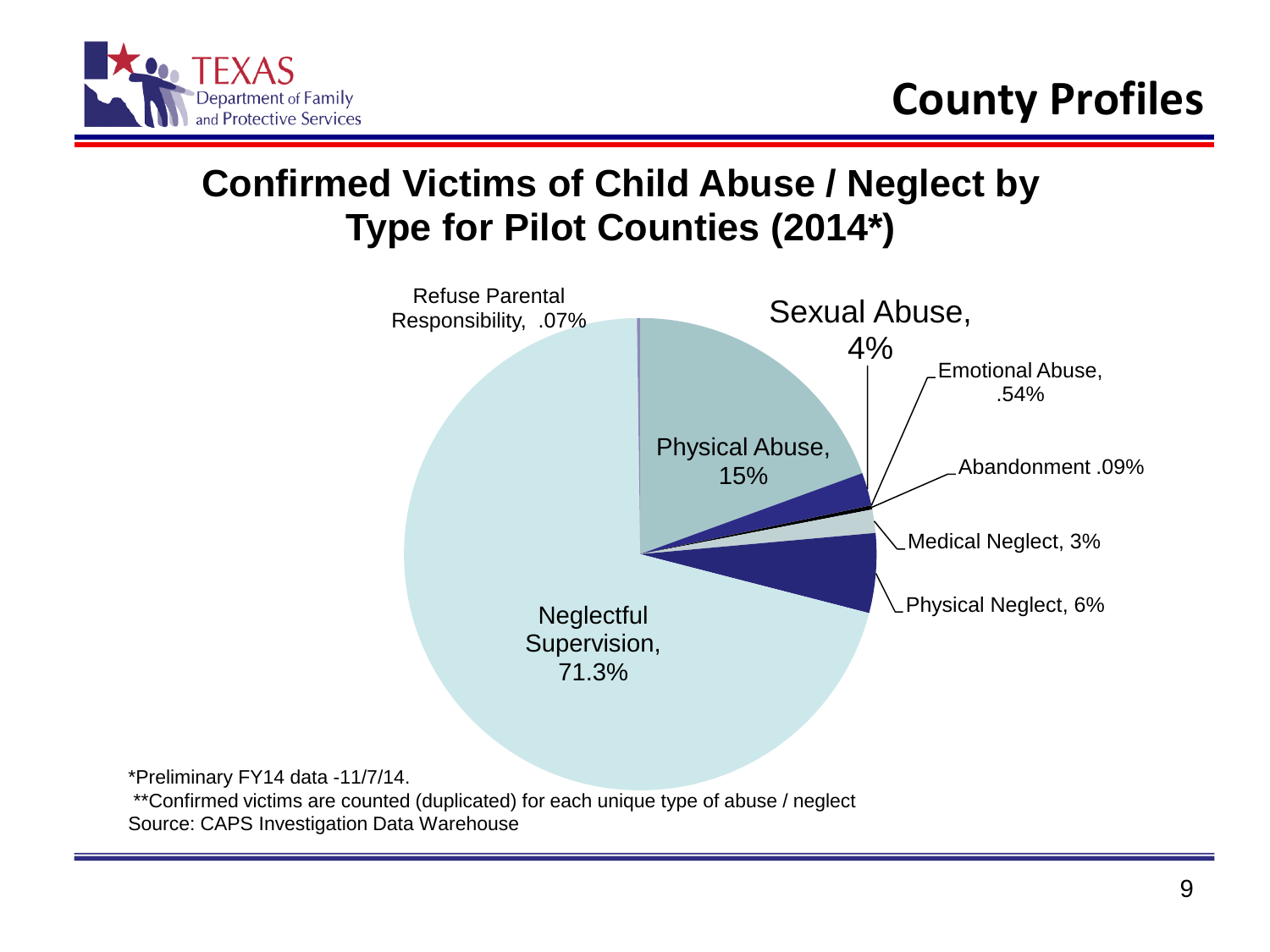

- Deliver Evidence-Based or Promising Practice Programs and ancillary services
- Include Protective Factors
- Serve active duty military, veterans, Texas National Guard, Ready Reserve, Retirees and their families
- Serve families with children 0-17 who are at risk of family violence or abuse and neglect
- Join an existing Community Coalition or create one if one does not exist in the local military community and promote the program
- Coordinate with local resources (Domestic Violence Shelters, Mental Health agencies, medical, etc) and develop a referral system
- Contractors will have 60 days to ramp up services (hire/train)
- Execute a MOU with the local military Family Advocacy Program offices to foster a partnership to combine resources and focus
- Five year Cost Reimbursement Contract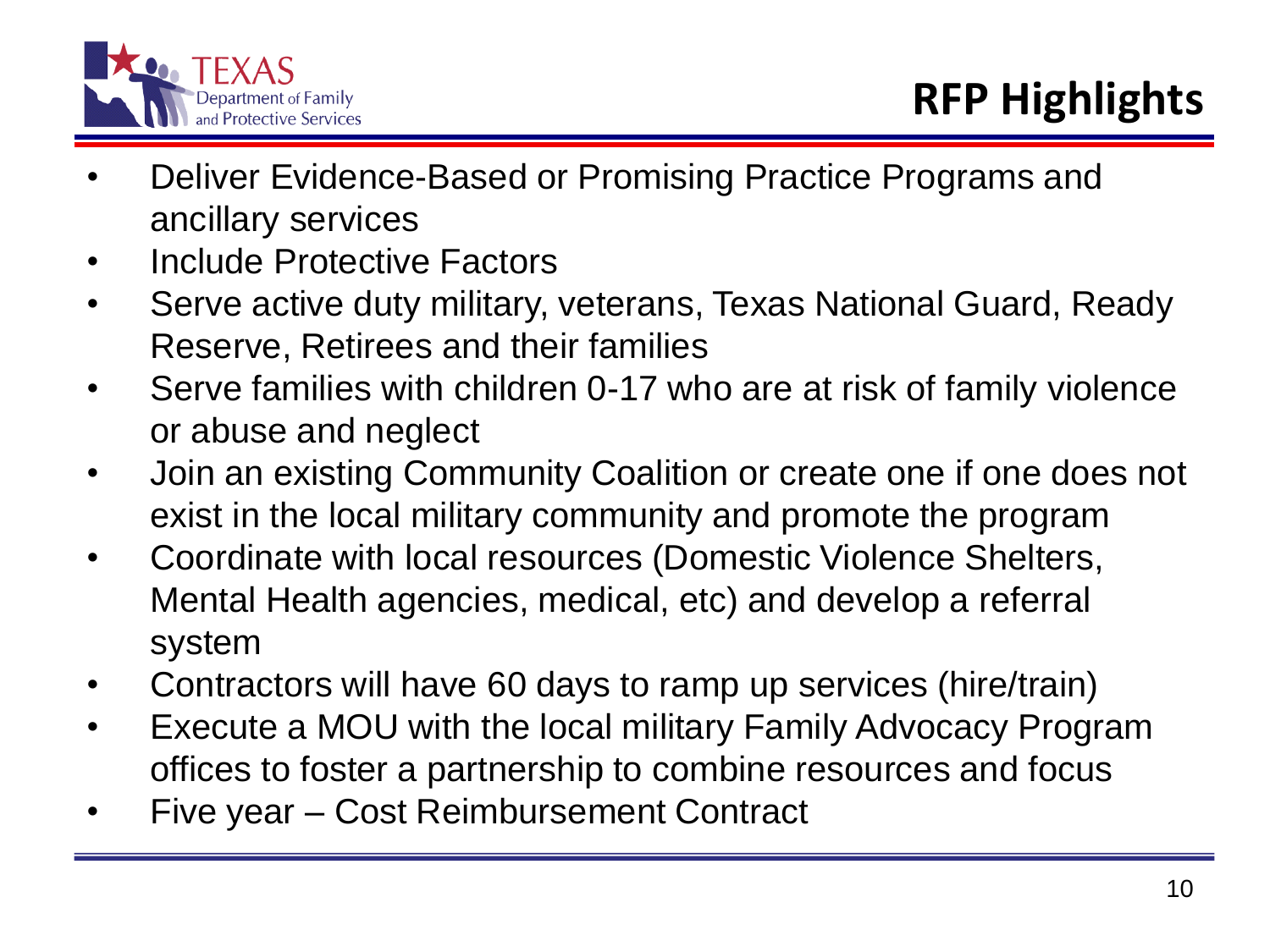

## **Bexar County:**

• Contract awarded on Feb 25<sup>th</sup> to United Way of San Antonio & Bexar County.

## **Bell County:**

- Negotiations underway. Anticipated start date is July 1<sup>st</sup> **El Paso County:**
- Contract award on Feb 25<sup>th</sup> to Child Crisis Center of El Paso.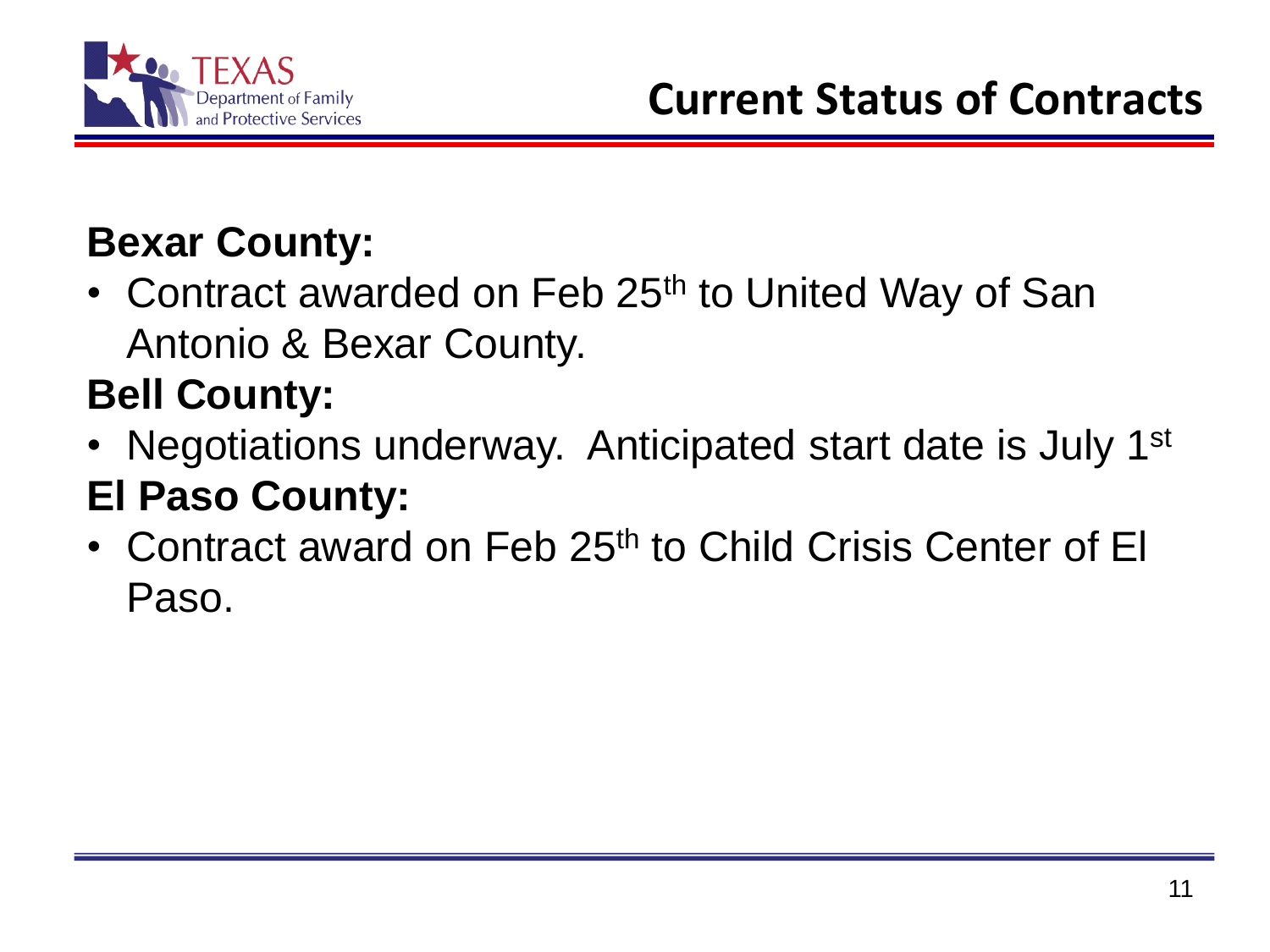## **United Way of San Antonio & Bexar**



## **County**

## **Bexar County**. Five year contract: \$4,056,213 Eight Subcontractors:

- Any Baby Can (Case management)
- Big Brothers Big Sisters (Mentoring)
- Boys Town Texas, Inc. (Common Sense Parenting)
- The Children's Shelter (Parents as Teachers)
- ChildSafe (Stewards of Children)
- Family Services Association (Parents as Teachers)
- Military & Veterans Community Collaborative (Navigation and Outreach)
- Voices for Children (Outreach & Training)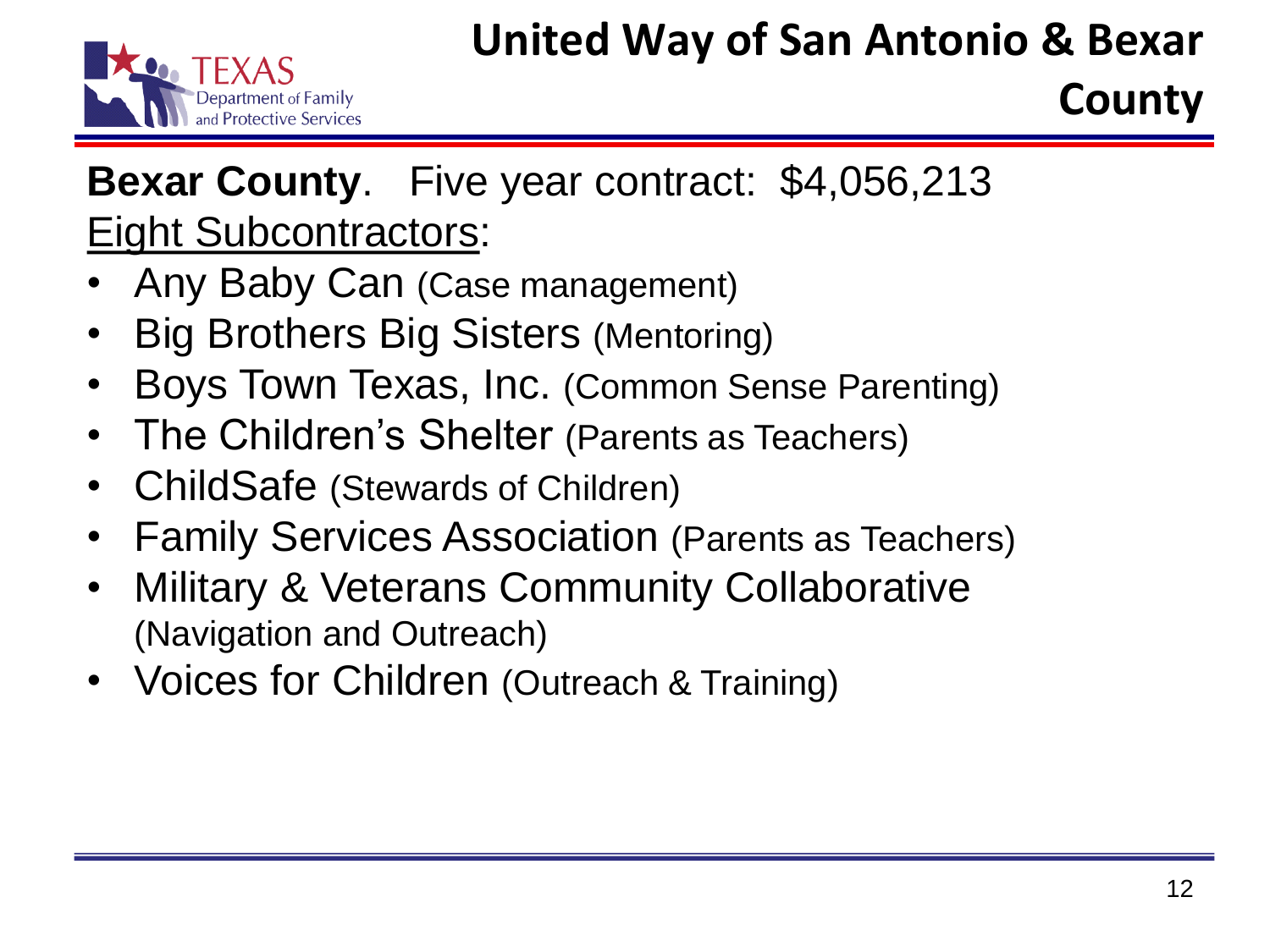# **Bell County**: Five year contract: \$3,000,000 (estimate)

Negotiations underway. Anticipated start date is July 1st **County**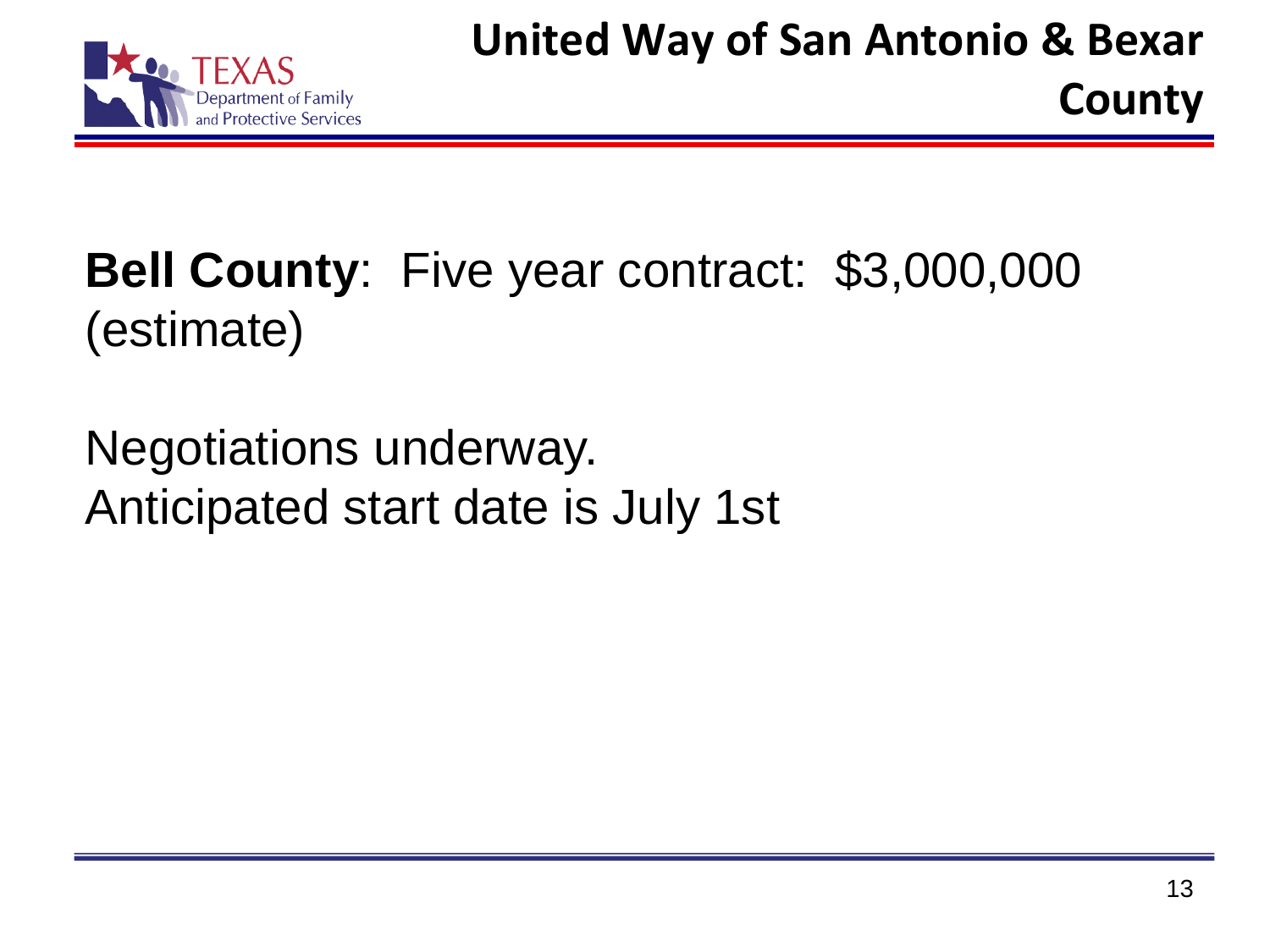

# **El Paso County**: Five year contract: \$1,887,225 Child Crisis Center of El Paso (STEP Program)

Subcontractor:

• Big Brothers Big Sisters (Case mgmt, Parent Ed, etc)